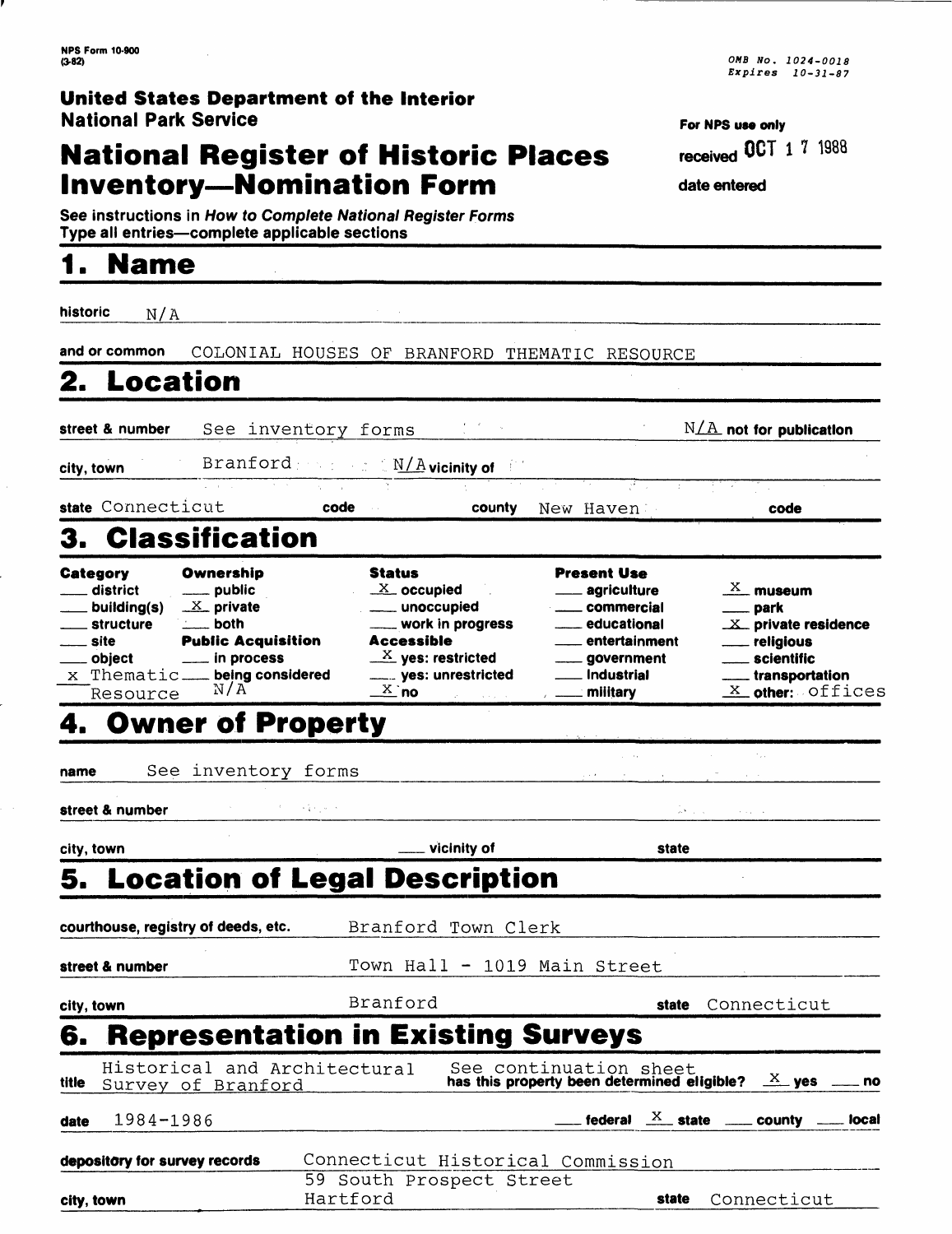# **7. Description**

### Condition

|                           | <u>__</u> __ excellent |
|---------------------------|------------------------|
|                           | $\frac{X}{X}$ good     |
| $\rule{1em}{0.15mm}$ fair |                        |

deteriorated ruins unexposed Check one unaltered  $\mathbf{x}$  altered

### Check one

 $X$  original site x moved date See inventory forms

**Describe the present and original (if known) physical appearance**

### **Summary**

This thematic group of 23 houses includes all known plain-style houses of the colonial and early national period in the Town of Branford, Connecticut, which appear to meet the criteria for listing on the National Register of Historic Places. They are all of post-andbeam timber-frame construction and have clapboarded or wood-shingle exteriors. Most have a center-chimney plan with large brick or stone chimney stacks still visible. Most have 5 or 3-bay facades along the broad side of the house and a centered entrance. Except for a single gambrel-roofed example, all have gable roofs with the ridgeline parallel to the street; eight have a lean-to or "saltbox" form created by the extension of the rear roof slope. The majority are 2 1/2 stories, with three houses having  $1\ 1/2$  stories. Three exhibit a double overhang in which the second and attic stories extend 6 to 8 inches beyond the stories below.

Exterior decoration on most of the houses is simple, with little beyond a molded surround, sometimes with a flared header, to distinguish the doorways. Others, however, exhibit more elaborate entrance treatments which show Georgian or Federal influences, although none could be said to follow any "style" of architecture. The houses have been dated from c.1700 to c.1820. Most of the 18th-century examples display steeply pitched roof slopes with little eave overhang, while the houses from the latter decades, or houses that were remodeled in that period, display a moderate roof slope and cornice returns or embellishment. Two examples have flared porch hoods over front entries, a regionalism of the New Haven area.

The houses are scattered throughout the town on old transportation routes, with a particular concentration on the Main/East Main Street corridor, which is the former King's Highway or Boston Post Road (see distribution map). Their settings range from rural to in-town locations surrounded by commercial and residential development. Most are sited close to a road or street, but others are set back from. present roadways on large lots. With the exception of these larger parcels, the lots presently associated with the houses are small, typically 1/2 to 1 1/2 acres, and historic outbuildings are limited to seven barns and nine sheds associated with 14 of the properties. Several of the houses are included in proposed National Register historic districts.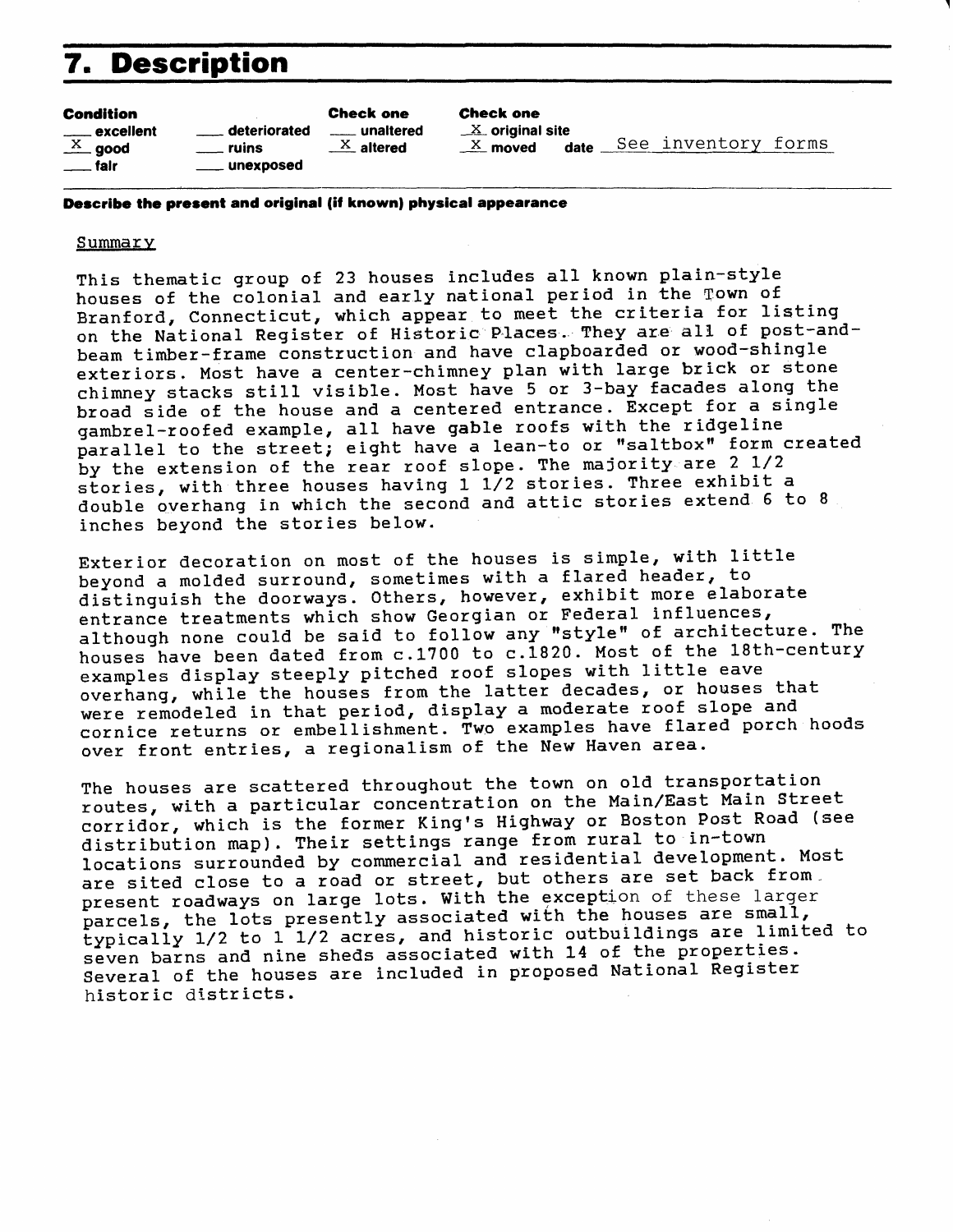### **National Register of Historic Places Continuation Sheet**

Colonial Houses of Branford **Section number**  $\frac{6}{2}$  **Page**  $\frac{1}{2}$  Thematic Resource, Branford, CT

Representation in Existing Surveys (continued):

State Register of Historic Places 1988 - State Records deposited with: Connecticut Historical Commission 59 South Prospect Street Hartford, Connecticut 06106

The following properties included in the thematic group were listed on the State Register of Historic Places as of 1975:

12 Bradley Street, Timothy Bradley house 154 Damascus Road, Zaccheus Baldwin house 161 Damascus Road 94 East Main Street, Samuel Beach house 242-250 East Main Street, John Tyler house 260-268 East Main Street, Solomon Tyler house 675 East Main Street, Eliphalet Howd house 699 East Main Street, Edward Frisbie house 37 First Street, Blackstone house 213 Leete's Island Road, John Hoadley house 340-408 Leete's Island Road, Hezekiah Palmer house 690 Leete's Island Road, John Rogers house 30-46 Linden Avenue, Elias Pond house 124 Main Street, Harrison house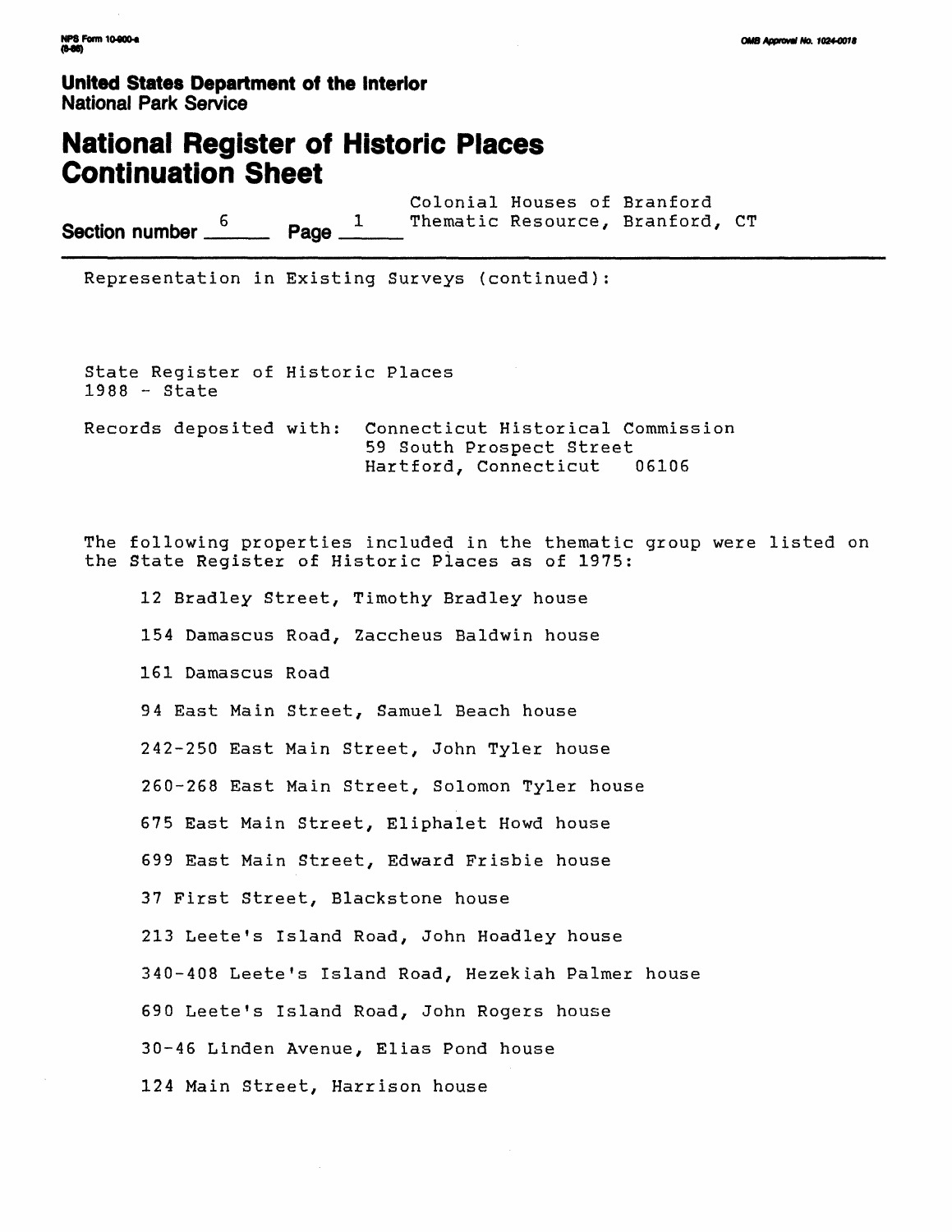### **National Register of Historic Places Continuation Sheet**

Colonial Houses of Branford Section number 6 Page <sup>2</sup>

Representation in Existing Surveys (continued):

736-756 Main Street, Isaac Palmer house 200 Pine Orchard Road, Norton house 9 Totoket Road, Isaac Hoadley house

REPRESENTATION IN EXISTING SURVEYS (continued)

The following properties included in the thematic group are individually listed on the National Register of Historic Places:

124 Main Street, Harrison house, listed 10/10/75

240 Stony Creek Road, Edward Frisbie house, listed 5/16/85

The following properties included in the thematic group are contributing buildings in the proposed Branford Center National Register Historic District:

94 East Main Street, Samuel Beach house 736-756 Main Street, Isaac Palmer house

The following property is a contributing building in the proposed Old Guilford Road National Register Historic District:

690 Leete's Island Road, John Rogers house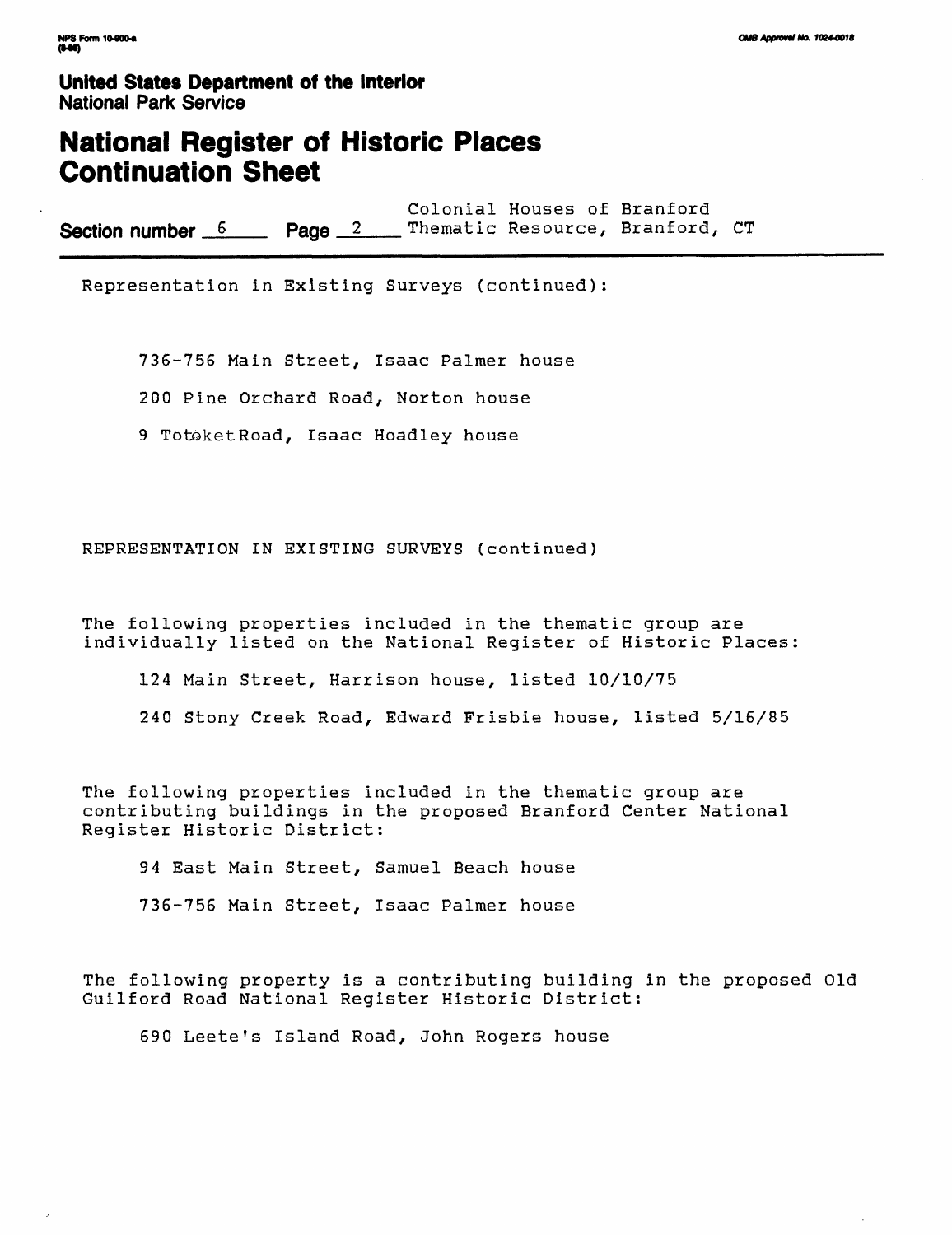# **National Register of Historic Places Continuation Sheet**

Colonial Houses of Branford Section number 6 Page 3 Thematic Resource, Branford, CT

Representation in Existing Surveys (continued):

The following property is a contributing building in the proposed Stony Creek/Thimble Islands National Register Historic District:

340-408 Leete's Island Road, Hezekiah Palmer house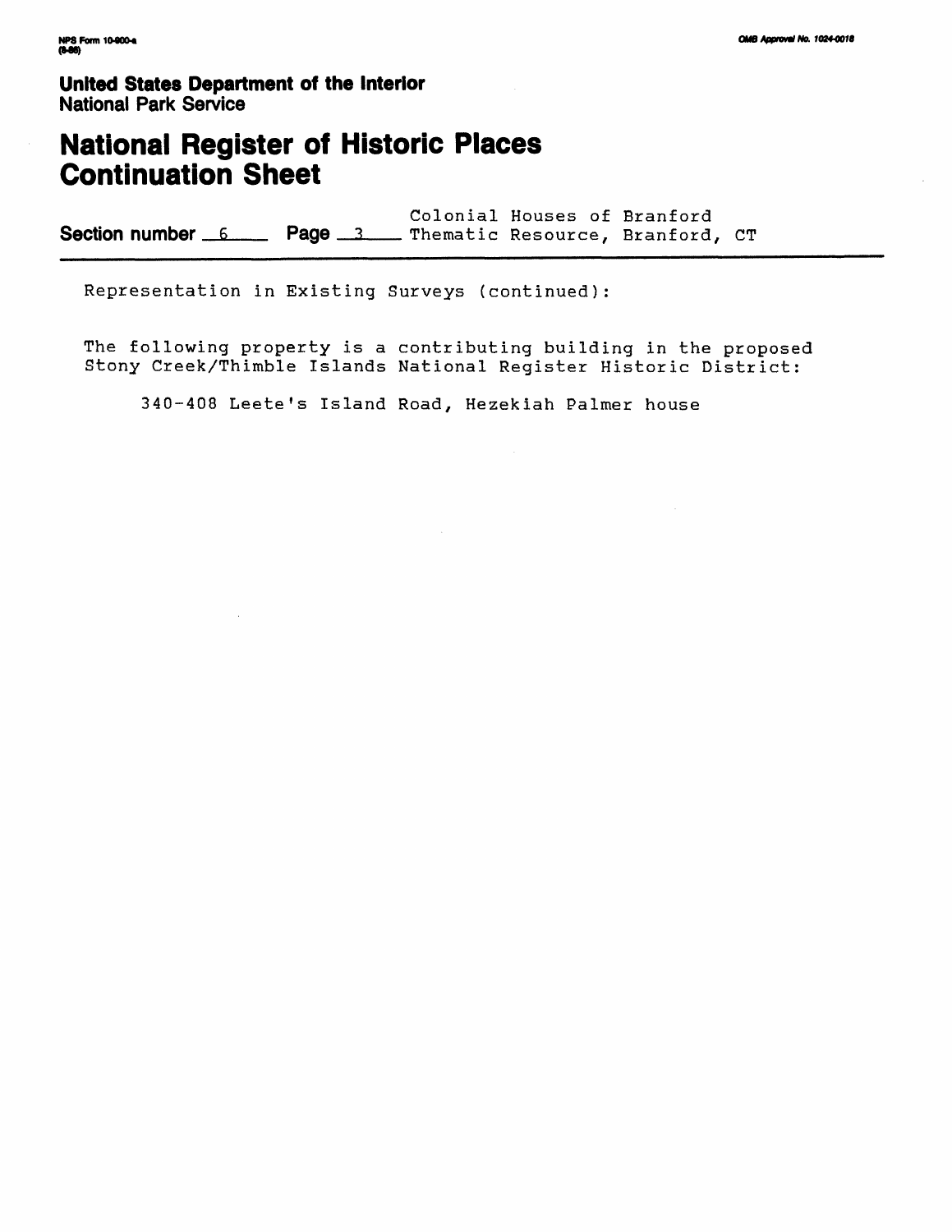# **National Register of Historic Places Continuation Sheet**

Colonial Houses of Branford **Section number 7 Page 1 Thematic Resource, Branford, CT** 

Description (continued):

### Information on the Survey

The nomination is based on a comprehensive survey of the historical and architectural resources of Branford completed between 1984 and 1986 by architectural historian S. Ardis Abbott and architect Robert B. Hurd. The survey, sponsored in part by the Architectural Preservation Trust of Branford, Inc., canvassed the entire town and was completed according to the guidelines of the Connecticut Historical Commission. The survey identified 60 houses of colonial-period construction out of a total of nearly 500 inventoried sites. Except for the Edward Frisbie house, 240 Stony Creek Road (Photograph 21), listed on the National Register 5/16/85, the preparers of this nomination have discovered no ommissions to the universe of colonial-period houses and believe the survey to be inclusive. No attempt was made to locate archeological resources; this limitation has no effect on the comprehensiveness of the nomination, which is based upon architectural themes as shown in a particular type of structure.

### Selection Criteria for Nominated Sites

The comprehensive survey of Branford's historic resources identified 60 houses, dating from c.1700 to c.1820, of colonial-type construction. Grouping them under the inclusive heading "Colonial Houses of Branford," the survey report explained that the houses represent a standard New England housing type characterized by a rectangular 2 1/2 story form with a steeply pitched gable or gambrel roof, a 3 or 5-bay facade, a center chimney, clapboard or wood shingle siding, and window sash with small multiple panes. Originating in the late 1600s, this house type became the standard dwelling form throughout New England in the 18th century; in Branford the form predominated between c.1700 and c.1790, but was still being constructed in the initial decades of the 19th century.

Houses were included in the nomination based on the degree to which they exhibited the identifying characteristics of the house type. Those which were altered from their basic rectangular form with gable or gambrel roof and a 3 or 5-bay facade were excluded from consideration. The remaining houses were next evaluated on the retention of a center chimney, clapboard or wood-shingle siding, and original or reproduction window sash. Those which retain a majority of these characteristics qualified for inclusion in the nomination. On the basis of this selection process, 23 houses were judged to meet National Register criteria for eligibility.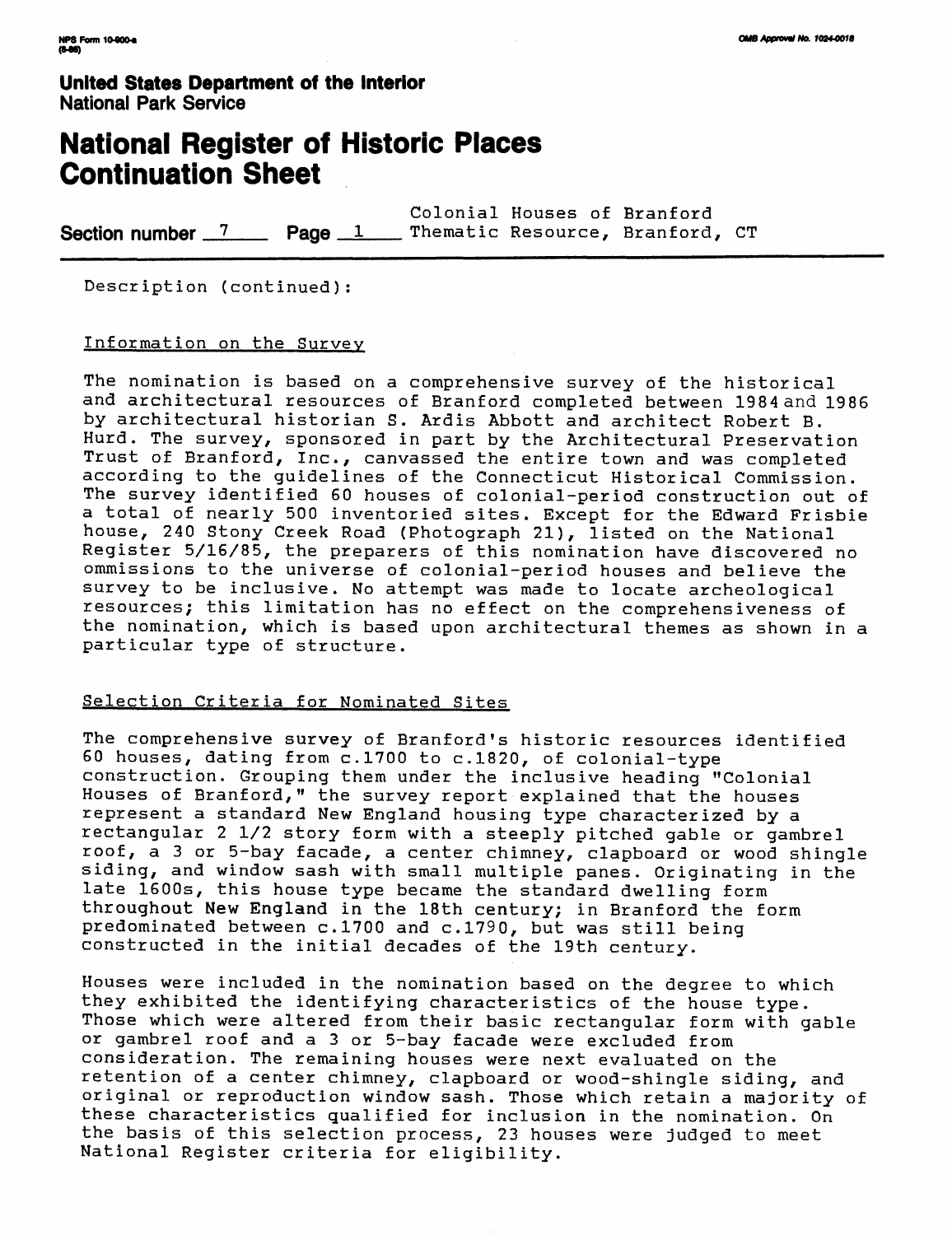# **National Register of Historic Places Continuation Sheet**

Colonial Houses of Branford **Section number 7 Page 2 Thematic Resource, Branford, CT** 

Description (continued):

Thirty-eight houses identified in the survey were dropped from consideration for lack of architectural integrity: they had numerous additions, altered fenestration, modern exterior materials, or they appeared to be primarily from a later period (e.g., Federal or Greek Revival houses with portions alleged to have been made over from an 18th-century predecessor). Houses were not excluded from consideration simply because of later modifications, but were evaluated on whether the present appearance of the house supported the themes of the nomination.

### Integrity of Included Houses

The houses composing the thematic group have all been altered in various ways over time. However, unlike the properties excluded from the nomination, these 23 houses still retain their basic character as examples of colonial-period construction. The theme of 18th-century architecture is largely one of simplicity and form, rather than specific materials. Thus, the post~and-beam framework, the arrangement of the facade, the location of the chimney, and the shape of the roof are more significant than the type and use of exterior materials. Indeed, relatively little genuine 18th-century exterior material has survived on any of the houses in the nomination; as with most structures from this period, wooden roof shingles, clapboards, and small-pane window sash are primarily the result of replacement-in-kind over time or a result of conscious historic restoration.

The houses in the thematic group have been altered through two processes: the updating of doors and cornices in subsequent 19thcentury architectural styles and the 20th-century restoration of houses to their historic appearance. Federal or Greek Revival doorways are found on eight of the 23 houses (Photographs 1, 2, 4, 14, 18, 21, 22, and 23). These later entry treatments do not compromise the houses' original form, and, in some cases, such as the Greek Revival doorway at 736-756 Main Street (Photograph 18), are notable in their own right. The Federal doorway on 30-46 Linden Road (Photograph 16), with its attenuated pilasters, smooth frieze, and projecting cornice, is original to the house, yet despite the 19th-century construction date and the stylistic embellishment of the doorway, in form and overall character the house is essentially an example of colonialperiod construction.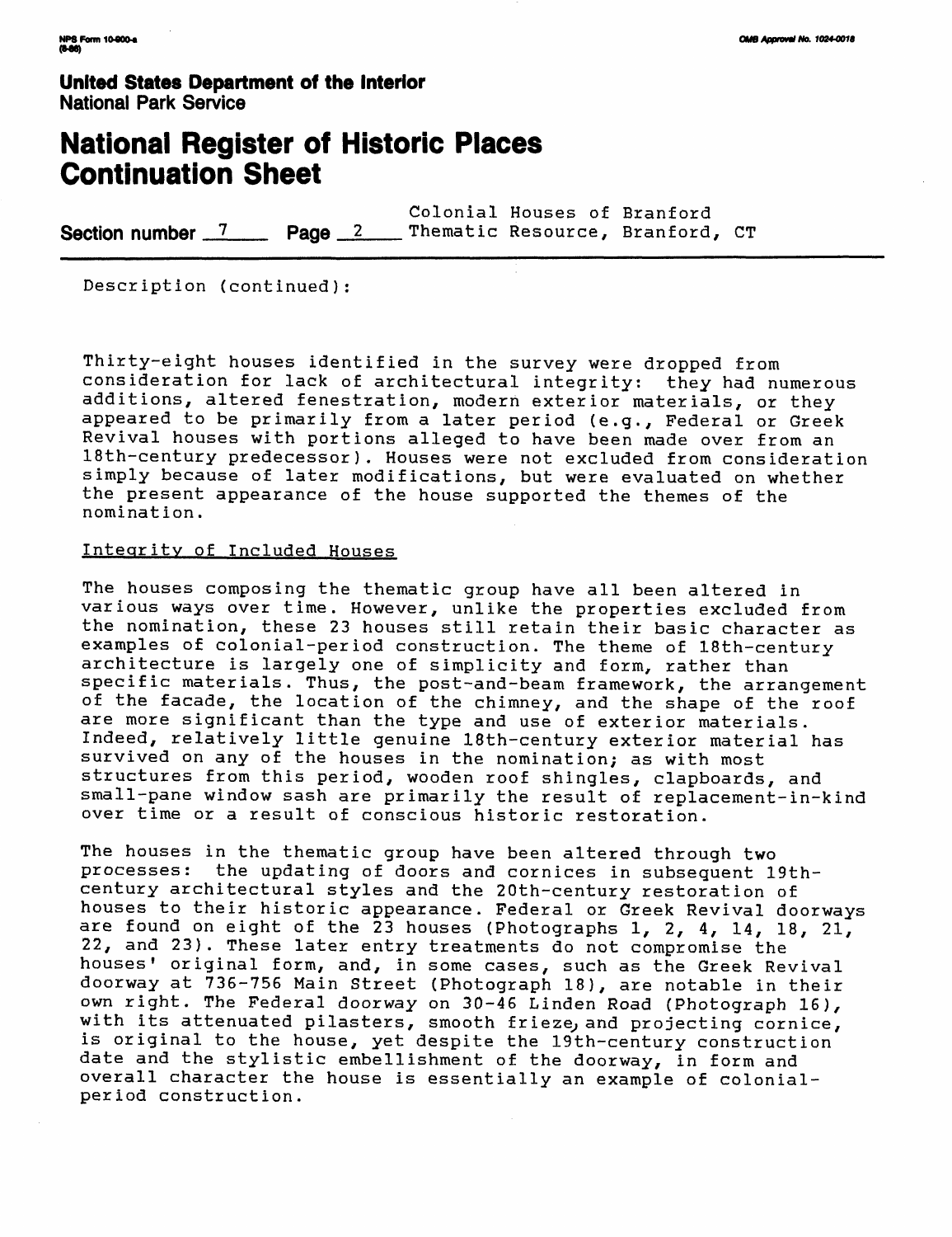# **National Register of Historic Places Continuation Sheet**

Colonial Houses of Branford Section number <sup>7</sup><sub>n</sub> Page <sup>3</sup>

Description (continued):

Restoration activity has generally enhanced the historic appearance of the houses with appropriate siding, door treatments, rebuilt center chimneys, and window sash. Other work, although not entirely inappropriate, does not represent typical 18th-century practices; examples include reconstructed chimneys on 675 East Main Street (Photograph 9), 37 First Avenue (Photograph 11), 124 Main Street (Photograph 17), and 200 Pine Orchard Road (Photograph 20). The 1938- 39 restoration of the Harrison house, 124 Main Street (Photograph 17), by noted restoration architect J. Frederick Kelly, while perhaps viewed as inappropriate by modern standards, is significant as the work of Kelly and as an example of the development of restoration theory and technology in the 20th century. In all cases, however, whether through survival or restoration, the nominated houses retain the distinctive framing, fenestration, roof profile, and chimney size<br>and placement characteristic of colonial-period construction. characteristic of colonial-period construction.

### Format of the Nomination

The nomination follows the instructions in "How to Complete National Register Thematic Group Nomination Forms - Interim Guidelines." Individual inventory forms are included for the 21 houses not already listed on the National Register of Historic Places. These are "Historic Resources Inventory - Building and Structures" forms devised by the Connecticut Historical Commission, and include a physical description, comments on alterations, and a statement of significance for each property. For this nomination all property owners were verified in Branford records, the acreage and deed reference were added to the identification section, and UTM map coordinates were filled in. All sites, including those already listed on the National Register, are illustrated in 8" x 10" photographs accompanying the nomination, and all are plotted on a general location map and on the two U.S.G.S. quadrangle maps which cover Branford. Inventory forms for the following properties are included:

- 12 Bradley Street, Timothy Bradley house, c.1730, 2 1/2 stories, 5-bay facade, central chimney, clapboard siding. Photograph 1.
- 154 Damascus Road, Zaccheus Baldwin house, 1775-1800, 2 1/2 stories, 4-bay facade (asymmetrical), central chimney, clapboard siding. Photograph 2.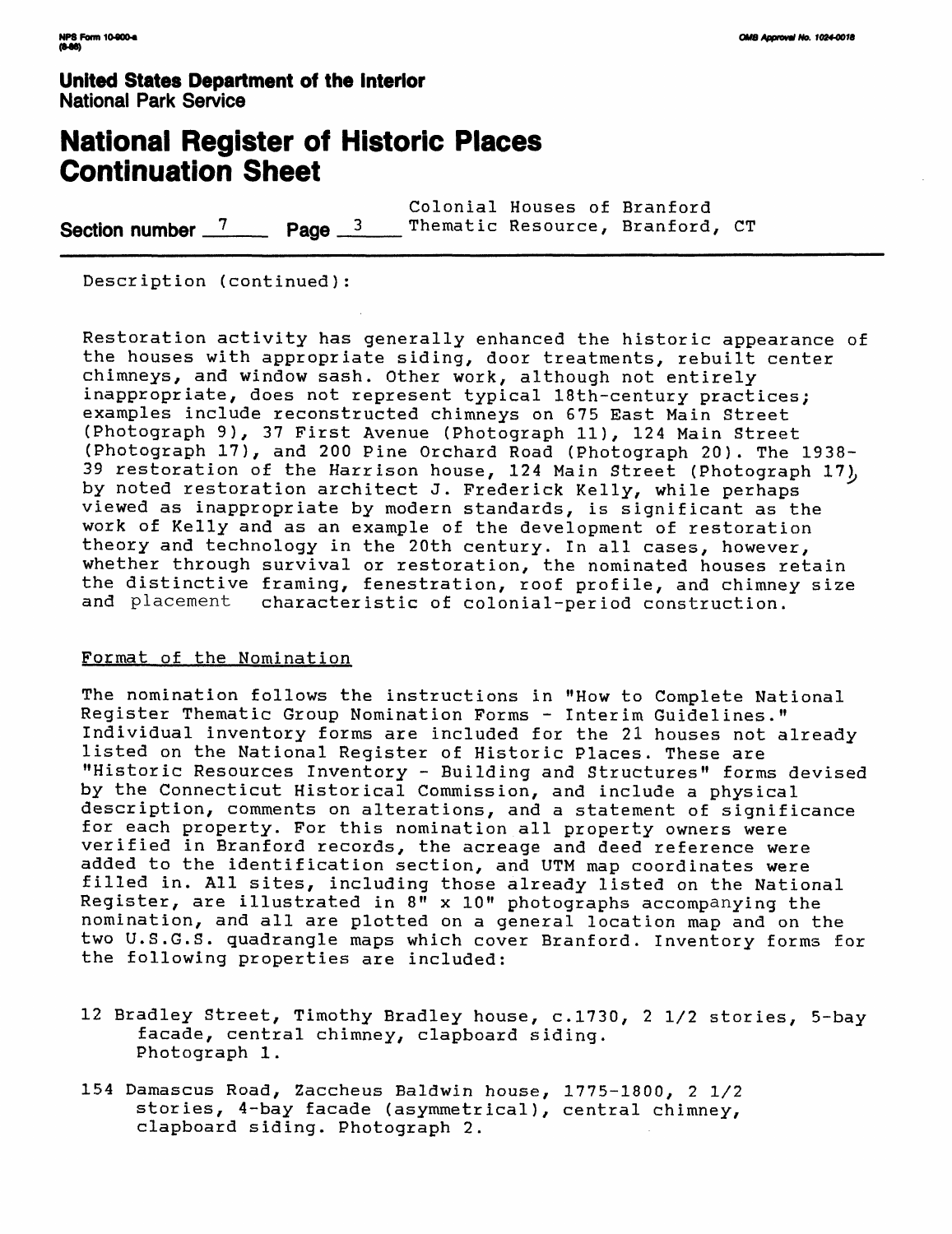# **National Register of Historic Places Continuation Sheet**

Colonial Houses of Branford Section number  $\frac{7}{2}$  Page  $\frac{4}{3}$ 

Description (continued):

- 161 Damascus Road, c.1750, 1 1/2 stories, lean-to form, 3-bay facade, central chimney, clapboard and wood-shingle siding. Photograph 3.
- 186 Damascus Road, Timothy Baldwin house, c.1819, 2 1/2 stories, side addition, 5-bay facade, central chimney, clapboard siding. Photograph 4.
- 94 East Main Street, Samuel Beach house, 1790, 2 1/2 stories, 5-bay facade, central chimney, clapboard siding, double overhang, eaves slightly flared, flared porch hood at front entry. Photograph 5.
- 242-250 East Main Street, John Tyler house, c.1710, 2 1/2 stories, lean-to form, 5-bay facade, central chimney, clapboard siding, flared porch hood at front entry. Photograph 6.
- 260-268 East Main Street, Solomon Tyler house, c.1770, 2 1/2 stories, 5-bay facade, central chimney, clapboard and wood-shingle siding. Photograph 7.
- 391-411 East Main Street, 1691-1720, 2 1/2 stories, lean-to form, 5-bay facade, central chimney, clapboard siding; moved from Guilford c.1927. Photograph 8.
- 675 East Main Street, 1730-1775, Eliphalet Howd House, 2 1/2 stories, 5-bay facade, central chimney, clapboard siding, double overhang, boxed cornice with dentil molding. Photograph 9.
- 699 East Main Street, 1685-1750, Edward Frisbie House, 2 1/2 stories, 5-bay facade, central chimney, clapboard and wood-shingle siding. Photograph 10.
- 37 First Avenue, Blackstone house, 1735-1750, 2 1/2 stories, 5-bay facade, central chimney, clapboard siding. Photograph 11.
- 29 Flat Rock Road, 1750-1800, 1 1/2 stories, 5-bay facade, central chimney, clapboard siding. Photograph 12.
- 213 Leete's Island Road, John Hoadley house, c.1810, 2 1/2 stories, lean-to form, 5-bay facade, central chimney, wood-shingle siding. Photograph 13.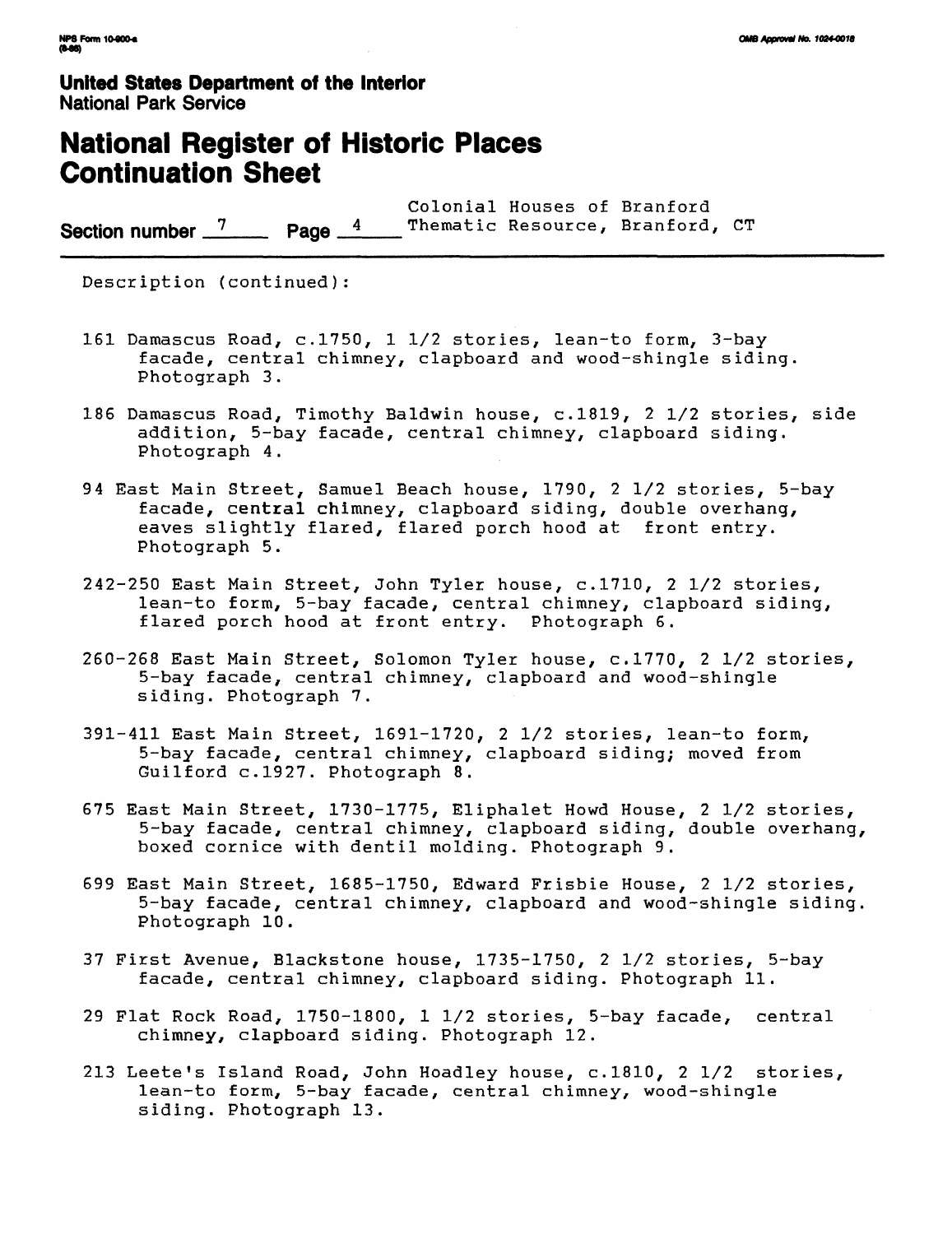# **National Register of Historic Places Continuation Sheet**

Colonial Houses of Branford **Section number** <sup>7</sup> Page <sup>5</sup> Thematic Resource, Branford, CT

Description (continued):

- 340-408 Leete's Island Road, Hezekiah Palmer house, 1800-1830, 2 1/2 stories, 5-bay facade, central chimney, wood-shingle siding. Photograph 14.
- 690 Leete's Island Road, John Rogers house, 1750-1760, 2 1/2 stories, 5-bay facade, central chimney, clapboard siding, cornice with dentil moldings. Photograph 15.
- 30-46 Linden Avenue, Elias Pond house, c.1810, 2 1/2 stories, 5-bay facade, clapboard siding. Photograph 16.
- 736-756 Main Street, Isaac Palmer house, c.1810, 2 1/2 stories, 5-bay facade, central chimney, clapboard and wood-shingle siding. Photograph 18.
- 23 North Harbor Street, Thomas Harrison house, c.1725, 1 1/2 stories, 5-bay facade, gambrel roof, central chimney, clapboard siding. Photograph 19.
- 200 Pine Orchard Road, Norton house, 1715, 2 1/2 stories, 3-bay facade, lean-to form, central chimney, clapboard siding; moved from Madison c.1940. Photograph 20.
- 15 Sunset Hill Road, Orrin Hoadley house, 1785-1815, 2 1/2 stories, 3-bay facade, central chimney, clapboard siding. Photograph 22.
- 9 Totoket Road, Isaac Hoadley house, c.1757, 2 1/2 stories, 5-bay facade, central chimney, wood-shingle and clapboard siding. Photograph 23.

The following properties are already listed on the National Register and form part of the thematic group:

- 124 Main Street, Harrison house, 1690-1725, 2 1/2 stories, lean-to form, 5-bay facade, central chimney, clapboard siding, double overhang. Photograph 17.
- 240 Stony Creek Road, Edward Frisbie house, c.1790, 2 1/2 stories, 5 bay facade, central chimney, clapboard siding. Photograph 21.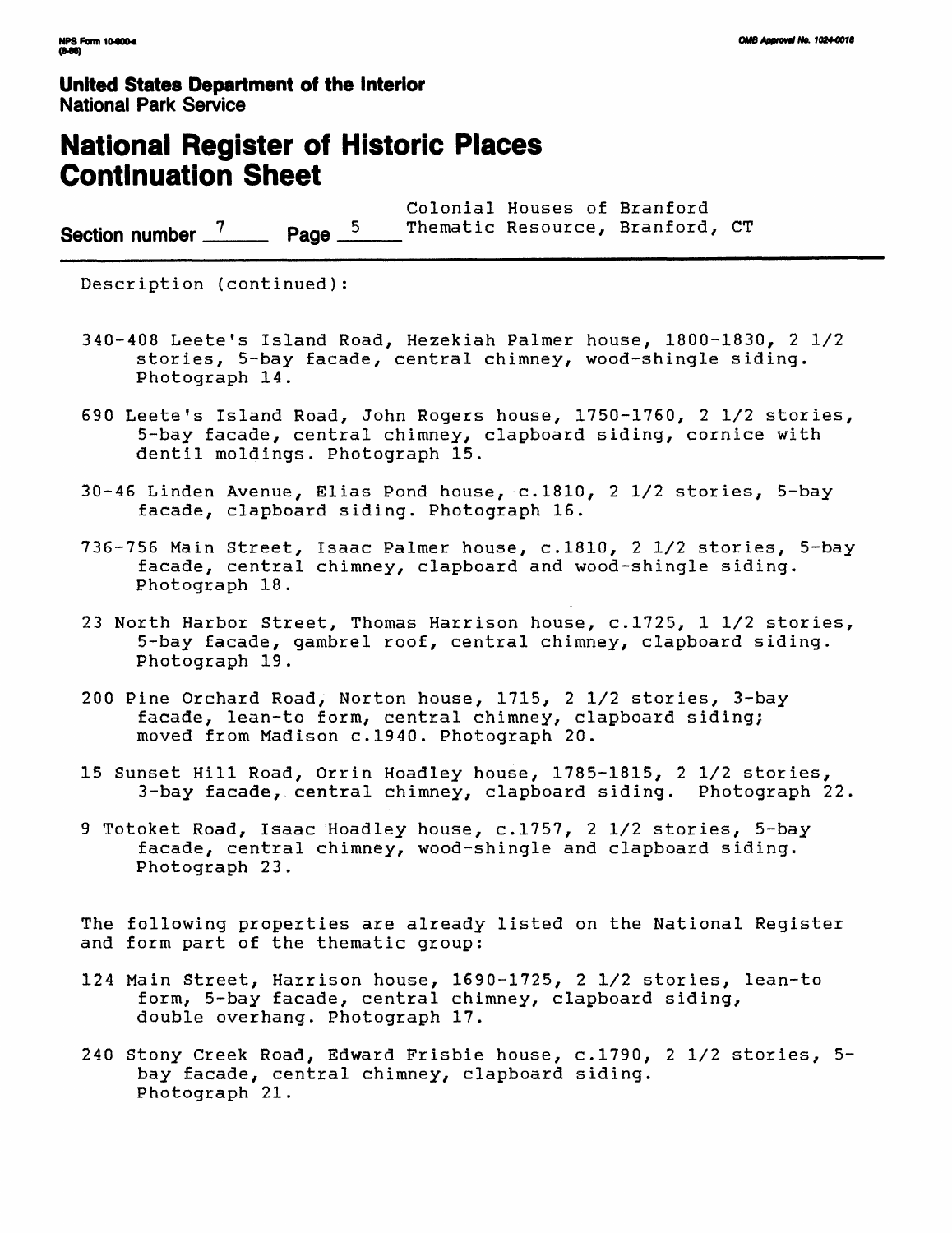# **8. Significance**



**Specific dates** See inventory formBuilder/Architect See inventory forms

#### **Statement of Significance (in one paragraph)**

#### Summary

The 23 houses that constitute the Branford thematic group are significant because they embody the distinctive characteristics of the type, period, and method of construction of Connecticut's 18th-century domestic vernacular architecture (Criteria C). With their post-andbeam construction, 5 or 3-bay facades on the broad side of the house, gable roofs (some with lean-to rear additions), large central chimneys, clapboarded and wood-shingled exteriors, small-pane sash, and simple exterior decoration, these houses typify the 18th-century Connecticut house. In addition, each of the houses is historically important as a link to Branford 's origins as a farming community and active seaport in the 18th century (Criteria A). They stand as tangible reminders of the early days of settlement in a community that has experienced rapid and extensive development in the post-World War II decades.

### Historic Context: Settlement and Development of Branford

Originally part of the New Haven colony, the Town of Branford was settled in 1644 by a group of English settlers recruited from Wethersfield by the leaders of New Haven. They were joined the next year by settlers from New Haven under the leadership of the Reverend Abraham Pierson. The land had been purchased from the Mattabeseck Indians, who called the area Totoket or "land of the tidal river." The colony thrived due to productive cropland and its location on the Branford River, which provided the only deep harbor between New Haven and New London. In time the settlement took the name Branford after the English town Brentford, the birthplace of some of the town's initial settlers.

Settlement and improvements in this period focused on what is now Branford Center; the community's first church stood near the present town cemetery on Montowese Street. In 1699 John Taintor willed part of his houselot to the town to be used as the site of a new meeting house and common; the new and larger meeting house was erected there in 1701. The present Main Street, which followed an early Indian path, was already a major thoroughfare and ran along the south side of the Green (South Main Street). West of the church was "Whipping Post Hill" where the stocks and pillory were a reminder of the civil authority that reinforced the divine mandate of the church. There are no extant buildings in Branford associated with this initial 17th-century settlement period; although several houses in the thematic group occupy known sites of 17th-century houselots, the 1984-86 survey was unable to document any structures built earlier than 1700.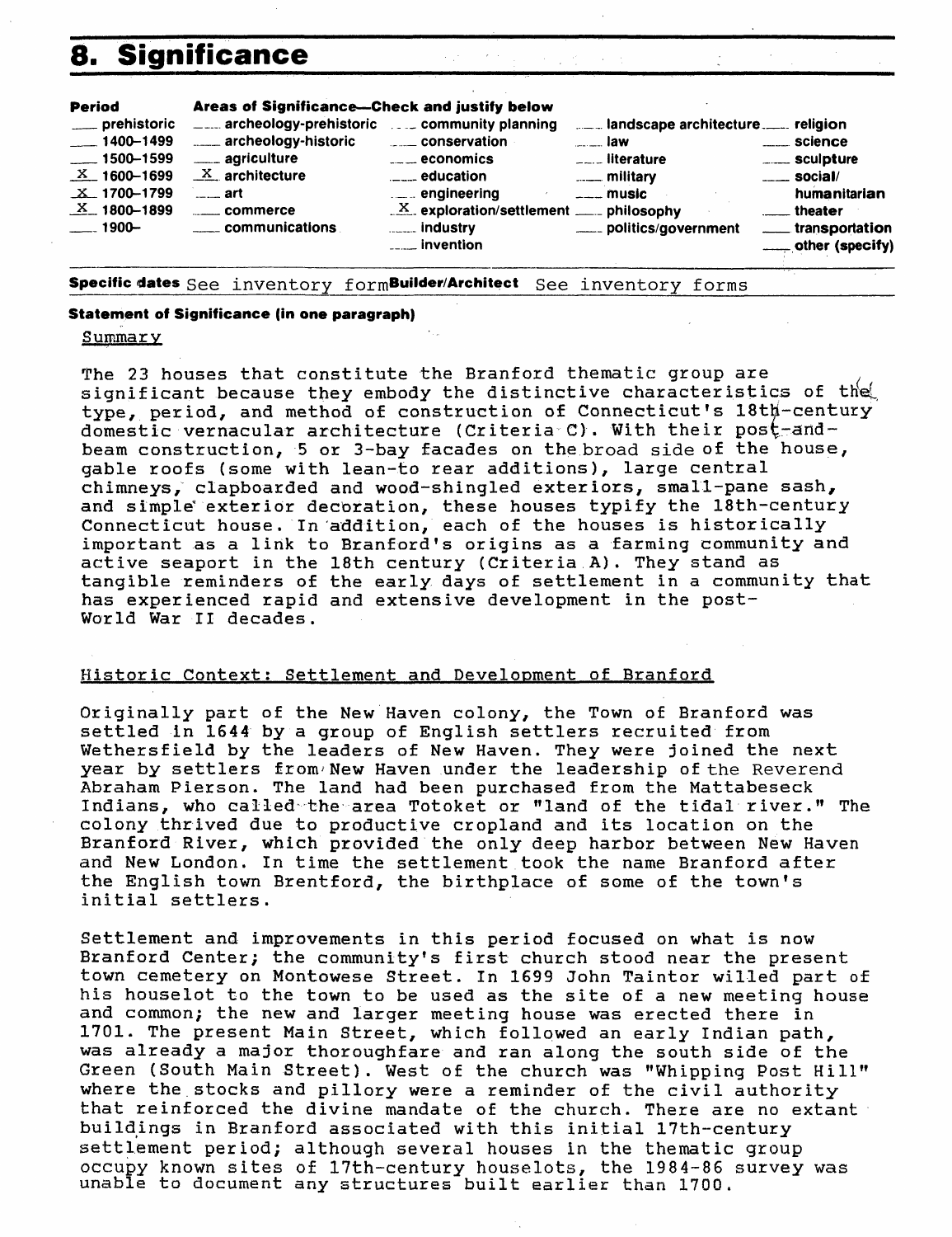# **National Register of Historic Places Continuation Sheet**

Colonial Houses of Branford **Section number**  $\frac{8}{2}$  **Page 1** Thematic Resource, Branford, CT

Significance (continued):

The 18th century in Branford was characterized by expansion and economic prosperity. In this period Branford rivaled New Haven in commercial importance and functioned as a major port for coastal trade. Wharves on the Branford River extended north to Mill Plain and the port shipped out agricultural products to points as far north as Maine, bringing back lumber and fish. This prosperity is reflected in the town's extensive collection of 18th-century houses. Clustered around the town center and spreading out along the Post Road (the present Main Street) and main roads leading to the coast, these houses are a vital record of Branford's 18th-century history and development.

By 1800 Branford's tide of prosperity had slowed and the town was losing population. The Revolutionary War had afflicted the town with high taxes, interrupted its commerce, and decimated its shipping fleet. Many of the town's families were emigrating to Vermont, New York, and Ohio and in 1810 Branford's population reached its low point of 1,932. As seafaring declined in this period, agriculture remained the basis of the local economy, supplemented by the small-scale industrial development just beginning to take place.

Change came slowly to Branford. After the railroad arrived in 1852, the town's shoreline experienced some residential, summer-resort, and industrial growth. But it was not until after World War II that the town assumed its present suburban character.

### Historic Context: 18th-century Connecticut Architecture

The 23 historic houses in this thematic group typify 18th- century house construction in Connecticut. All have the characteristic postand-beam structural system and most have clapboarded exteriors, a reflection of the abundant timber resources available to early settlers. The floor plans of the houses generally represent the common arrangement of grouping major rooms around a central chimney, providing fireplaces for rooms on either side of the central stack and another for the kitchen at the rear. This plan is also reflected in a symmetrical facade, always on the broadside of the house, with an arrangement of windows around a centered entry; both 3 and 5-bay facades were common and the houses in this thematic group include examples of each.

Common variants on this basic plan are represented in the thematic group. The house at 154 Damascus Road (Photograph 2) has an asymmetrical 4-bay facade which may indicate it originally had a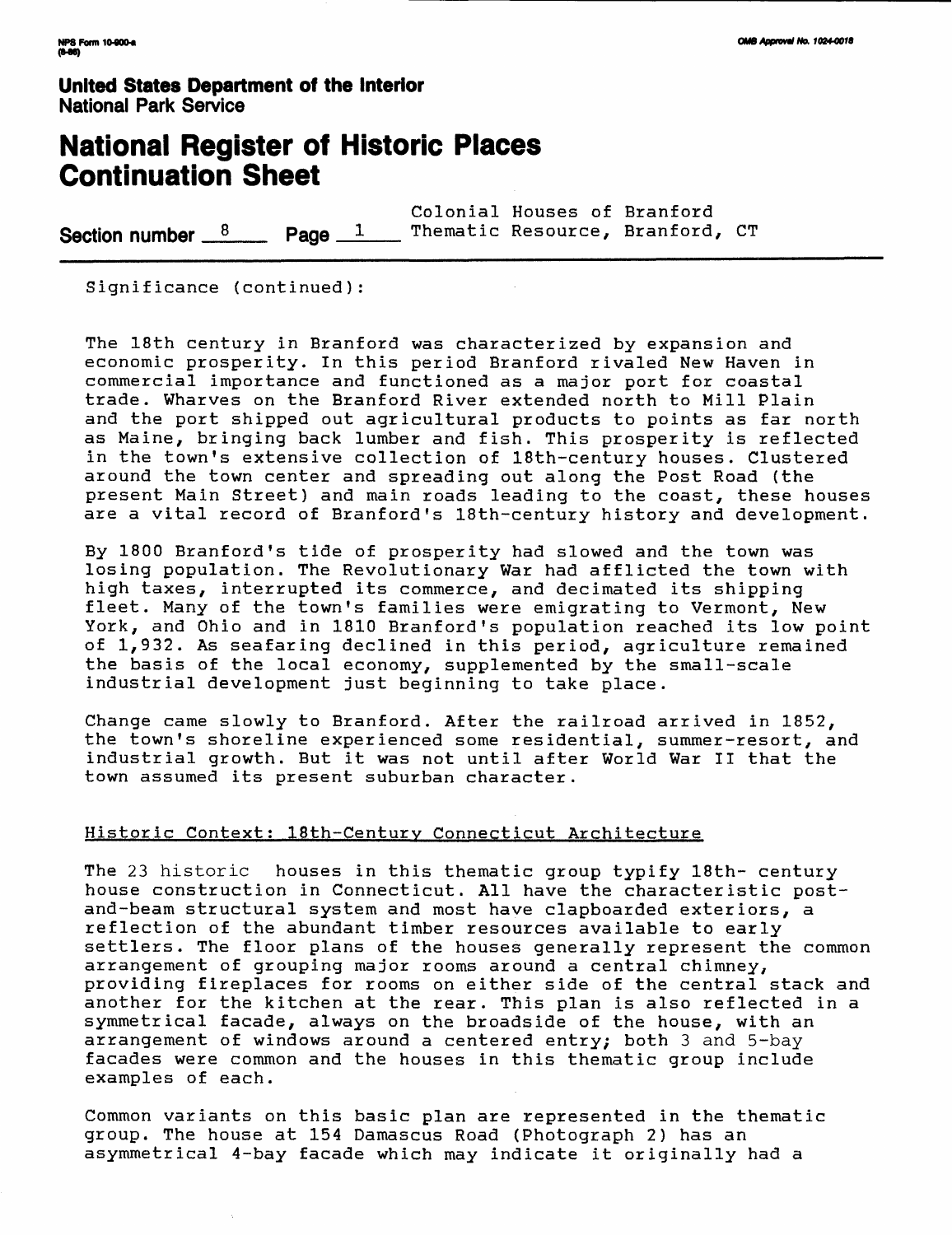# **National Register of Historic Places Continuation Sheet**

Colonial Houses of Branford Section number 8 Page 2 Thematic Resource, Branford, CT

Significance (continued):

"half-house" plan in which there was only a single large room on one side of the chimney; additional bays were likely added later to the other side of the chimney to form the present center chimney plan. Another variant is the 1 1/2 story house, commonly called a "cape," with a 2-room plan formed by two rooms on either side of the central chimney, sometimes with a back room formed by a rear lean-to (Photographs 3 and 12). This 1 1/2 story plan has been identified as a particular late 18th-century house type found throughout the Connecticut River Valley and along Long Island Sound. A final variant is the gambrel roof form exhibited by 23 North Harbor Street (Photograph 19), the only 18th-century gambrel roofed structure identified in the survey. An adaptation of the gable roof form, the gambrel roof provided additional attic space.

The houses in the thematic group include two typical 18th-century features which vanished from common building practice by the beginning of the 19th century: the rear lean-to and the use of overhanging stories. The lean-tos, whether original construction or later additions of the rear roof slope, enabled additional room to be added to a house without adding additional back upstairs rooms and are a common feature in 18th-century Connecticut housebuilding (Photographs 3, 6, 8, 13, 17, and 20). The use of overhangs at the second and attic stories is also found on many 18th-century Connecticut houses. Although this practice may reflect the need to offset mortise joints in construction of the frame, the overhangs may also simply be a decorative custom (Photograph 5, 6, and 9). A less common period feature, apparent on two of the houses, is a flared pent roof over the front doorway (Photographs 5 and 6). This feature has been identified as a localistic building custom of the New Haven area.

The houses in the thematic group are also representative of 18thcentury vernacular architecture in the simplicity of their exteriors. Although some doorways have been changed through remodeling in the Greek Revival style or are 20th-century restorations, the houses<br>exhibit good examples of the typical 18th-century entry: a doorway exhibit good examples of the typical  $18th$ -century entry: with a surround of simple molded boards with a flared header, transom lights, or a crown molding across the top (Photographs 9, 10, and 20). The door is usually of paneled construction and both single and double doors are represented. The influence of more formal architecture is evident in the doorway at 675 East Main Street (Photograph 9): it exhibits Georgian influences in its paneled double doors, pilasters, row of small rectangular transom lights, and decorative cornice with denticulated molding.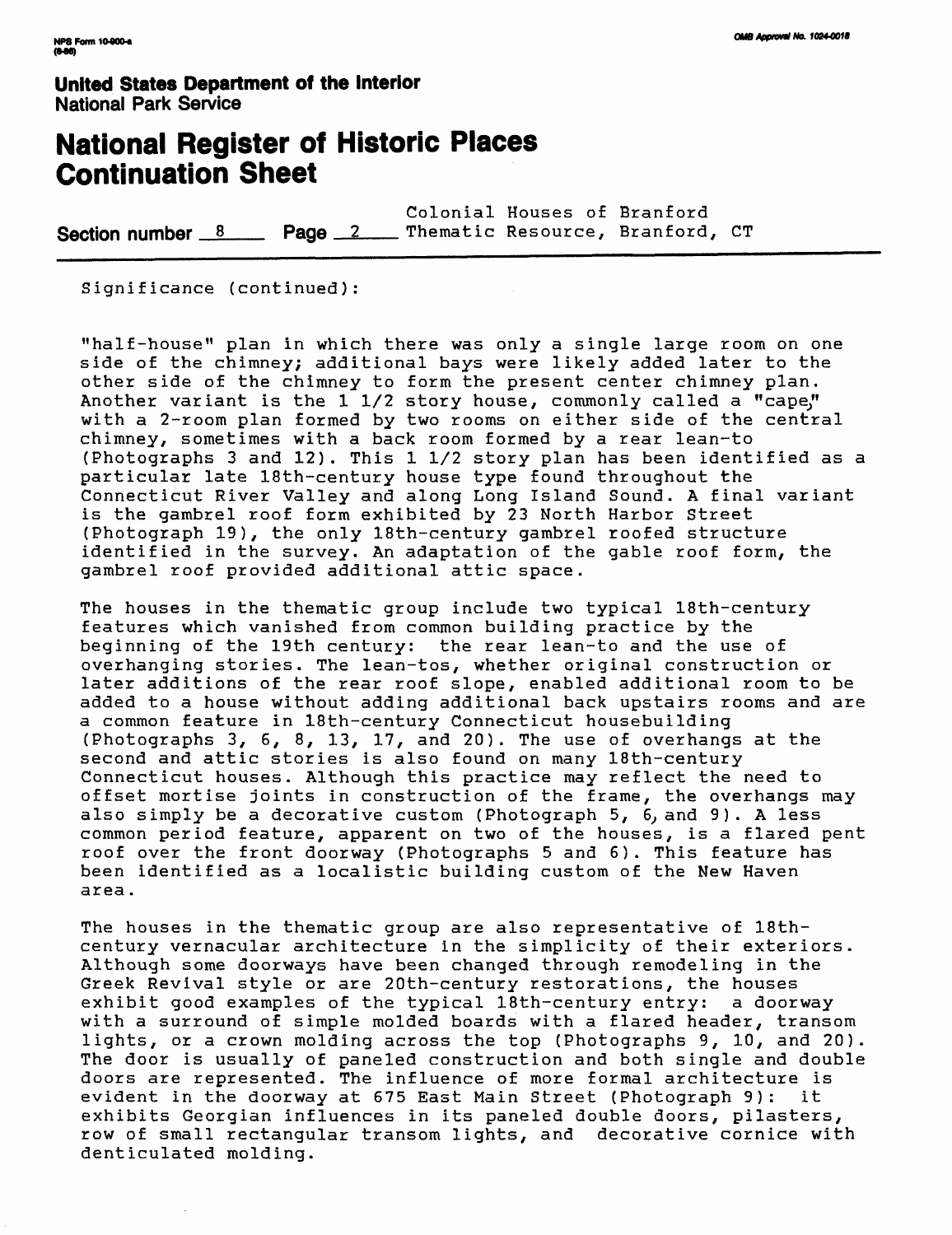# **National Register of Historic Places Continuation Sheet**

Colonial Houses of Branford Section number  $\frac{8}{2}$  Page  $\frac{3}{2}$  Thematic Resource, Branford, CT

Significance (continued):

Although these houses represent a building tradition associated with 18th-century New England, the form continued to be constructed into the initial decades of the 19th century. In spite of their later construction date, the five early 19th-century houses included in the nomination are properly regarded as good examples of the form.

#### Moved Buildings

Two of the houses in this thematic group have been moved; both were relocated when they were threatened by new development. The house at 391-411 East Main Street (Photograph 8) was moved from Guilford c.1927 to make way for construction by the Connecticut Water Company. The Norton house, 200 Pine Orchard Road (Photograph 20), was moved c.1940 from Madison and restored in 1953. It is not known if the houses were moved intact or were dismantled and reconstructed. The character of their original location is unknown; they are presently set back from the road on spacious lots. In spite of having been moved, the two houses are included in the thematic group because they are appropriately restored examples of colonial-period construction which support the architectural themes of the nomination.

### Planning Activities

Most of the nominated houses are listed in Connecticut's State Register of Historic Places and receive consideration in the statewide planning process for historic sites. Locally, the Architectural Preservation Trust of Branford, Inc. and the Branford Historical Society have supported preservation activities and have sponsored public information events to promote interest in the town's historic resources, including the nominated houses.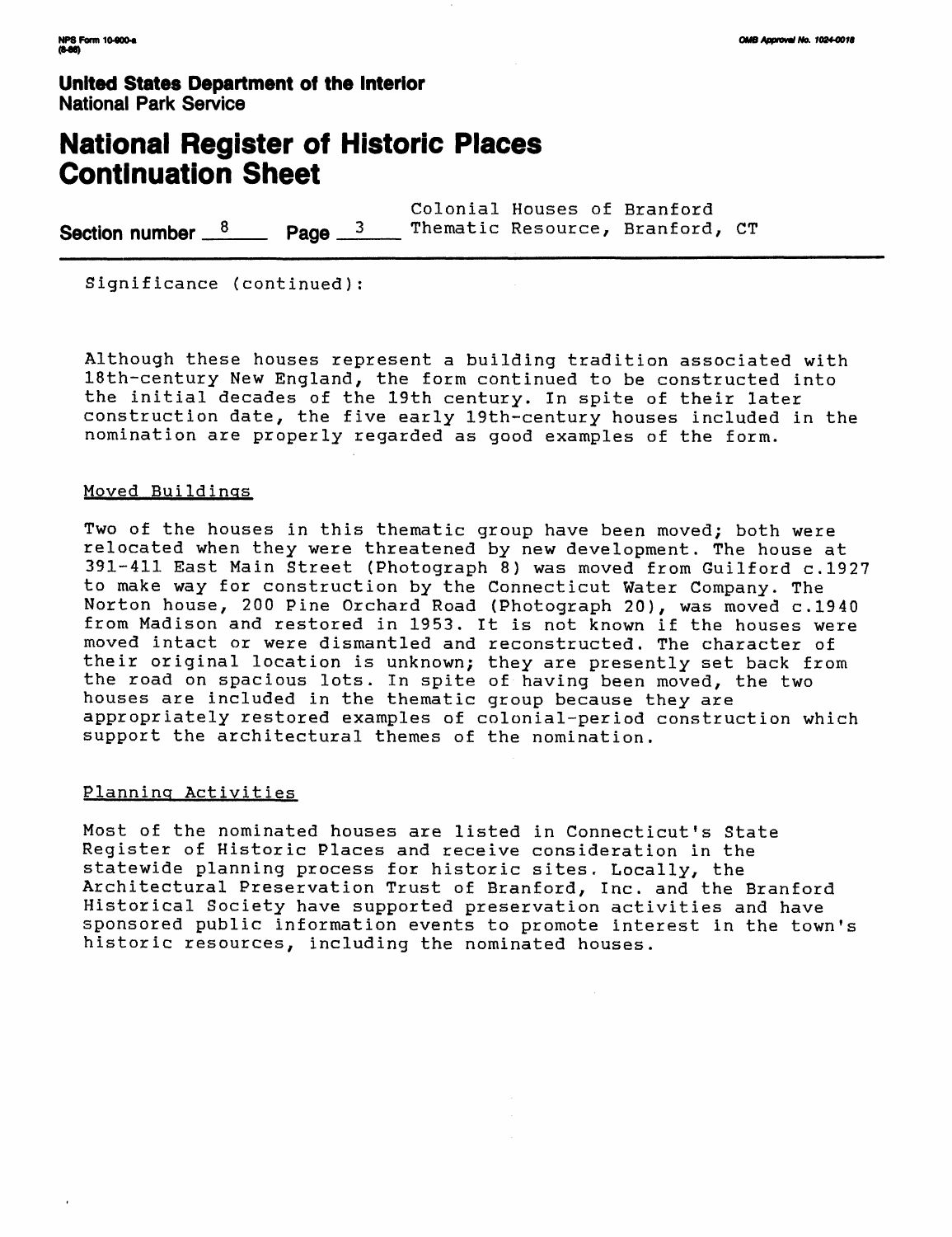# **9. Major Bibliographical References**

See continuation sheet.

i.

| Acreage of nominated property See inventory forms<br>Quadrangle name Branford and Guilford<br>Quadrangle scale $1:24000$<br>в<br><b>Easting</b><br><b>Northing</b><br>Zone<br>dia 11<br>Verbal boundary description and justification The nominated properties include the house le<br>identified by map, block, and lot numbers on the inventory forms.<br>In each case<br>this includes the house and historic outbuildings, but excludes excessive<br>All properties are three acres and under.<br>List all states and counties for properties overlapping state or county boundaries $N/A$<br>county<br>code<br>county<br>code<br>Bruce Clouette and Allen Johnson, Reviewed by John Herzan, National Register<br>Coordinator<br>May 19, 1988<br>organization Historic Resource Consultants<br>date<br>telephone $(203) 547 - 0268$<br>Connecticut<br>state<br><b>State Historic Preservation Officer Certification</b> |
|-----------------------------------------------------------------------------------------------------------------------------------------------------------------------------------------------------------------------------------------------------------------------------------------------------------------------------------------------------------------------------------------------------------------------------------------------------------------------------------------------------------------------------------------------------------------------------------------------------------------------------------------------------------------------------------------------------------------------------------------------------------------------------------------------------------------------------------------------------------------------------------------------------------------------------|
|                                                                                                                                                                                                                                                                                                                                                                                                                                                                                                                                                                                                                                                                                                                                                                                                                                                                                                                             |
|                                                                                                                                                                                                                                                                                                                                                                                                                                                                                                                                                                                                                                                                                                                                                                                                                                                                                                                             |
|                                                                                                                                                                                                                                                                                                                                                                                                                                                                                                                                                                                                                                                                                                                                                                                                                                                                                                                             |
|                                                                                                                                                                                                                                                                                                                                                                                                                                                                                                                                                                                                                                                                                                                                                                                                                                                                                                                             |
|                                                                                                                                                                                                                                                                                                                                                                                                                                                                                                                                                                                                                                                                                                                                                                                                                                                                                                                             |
|                                                                                                                                                                                                                                                                                                                                                                                                                                                                                                                                                                                                                                                                                                                                                                                                                                                                                                                             |
|                                                                                                                                                                                                                                                                                                                                                                                                                                                                                                                                                                                                                                                                                                                                                                                                                                                                                                                             |
|                                                                                                                                                                                                                                                                                                                                                                                                                                                                                                                                                                                                                                                                                                                                                                                                                                                                                                                             |
|                                                                                                                                                                                                                                                                                                                                                                                                                                                                                                                                                                                                                                                                                                                                                                                                                                                                                                                             |
|                                                                                                                                                                                                                                                                                                                                                                                                                                                                                                                                                                                                                                                                                                                                                                                                                                                                                                                             |
|                                                                                                                                                                                                                                                                                                                                                                                                                                                                                                                                                                                                                                                                                                                                                                                                                                                                                                                             |
|                                                                                                                                                                                                                                                                                                                                                                                                                                                                                                                                                                                                                                                                                                                                                                                                                                                                                                                             |
|                                                                                                                                                                                                                                                                                                                                                                                                                                                                                                                                                                                                                                                                                                                                                                                                                                                                                                                             |
|                                                                                                                                                                                                                                                                                                                                                                                                                                                                                                                                                                                                                                                                                                                                                                                                                                                                                                                             |
|                                                                                                                                                                                                                                                                                                                                                                                                                                                                                                                                                                                                                                                                                                                                                                                                                                                                                                                             |
|                                                                                                                                                                                                                                                                                                                                                                                                                                                                                                                                                                                                                                                                                                                                                                                                                                                                                                                             |
|                                                                                                                                                                                                                                                                                                                                                                                                                                                                                                                                                                                                                                                                                                                                                                                                                                                                                                                             |
|                                                                                                                                                                                                                                                                                                                                                                                                                                                                                                                                                                                                                                                                                                                                                                                                                                                                                                                             |
|                                                                                                                                                                                                                                                                                                                                                                                                                                                                                                                                                                                                                                                                                                                                                                                                                                                                                                                             |
| As the designated State Historic Preservation Officer for the National Historic Preservation Act of 1966 (Public Law 89-                                                                                                                                                                                                                                                                                                                                                                                                                                                                                                                                                                                                                                                                                                                                                                                                    |
| The evaluated significance of this property within the state is:<br>local<br>665). I hereby nominate this property for inclusion in the National Register and certify that it has been evaluated                                                                                                                                                                                                                                                                                                                                                                                                                                                                                                                                                                                                                                                                                                                            |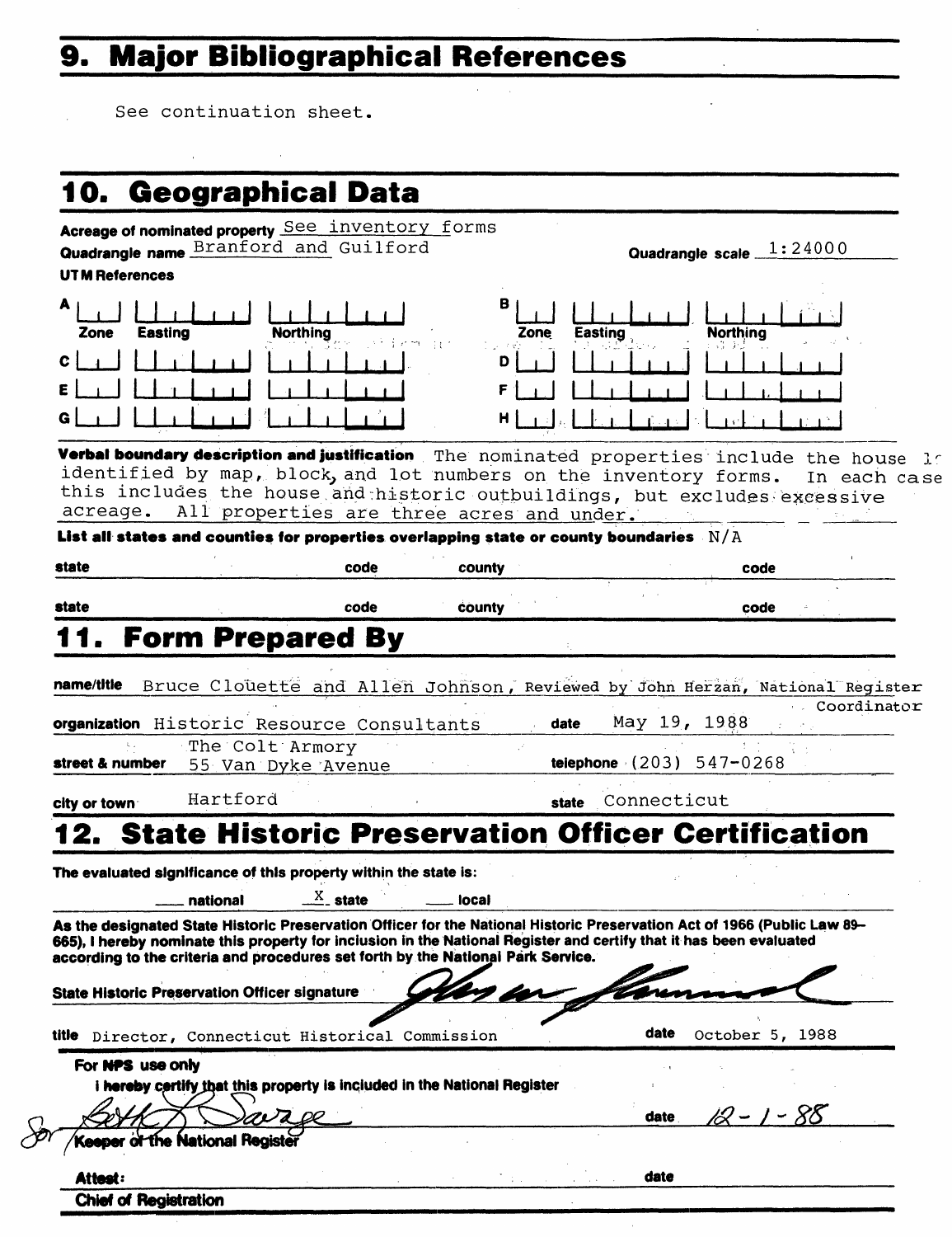### **National Register of Historic Places Continuation Sheet**

Colonial Houses of Branford Section number 9 Page 1 Thematic Resource, Branford, CT

Major Bibliographical References (continued):

Books and Articles:

- Carr, John C. (comp.). Branford. Branford: Branford Tercentenary, 1935.
- Hill, Everett G. New Haven and Eastern New Haven County. New York: S.J. Clarke Pub. Co., 1918.
- Keith, Elmer D. Some Notes on Early Connecticut Architecture. Hartford: Antiquarian and Landmarks Society, 1976; reprint of 1938 ed.
- Kelly, J. Frederick. Early Domestic Architecture of Connecticut. New York: Dover, 1963; reprint of 1928 ed.
- Lewis, Thomas. " 'To Planters of Moderate Means': The Cottage as a Dominant Folk House in Connecticut Before 1900." In Settlement in New England: The Last 100 Years. Edited by Timothy J. Rickard.
- Rockey, J.L. (ed.). History of New Haven County, Connecticut. New York: W.W. Preston & Co., 1892.
- Simonds, J. Rupert. A History of the First Church and Society of Branford, Connecticut, 1644-1919. New Haven: Tuttle, Morehouse & Taylor Co., 1919.

Maps and Views:

- Map of the County of New Haven, Connecticut. New Haven: A. Budington and R. Whiteford, 1852.
- Map of New Haven County, Connecticut. Philadelphia: H. and C.T. Smith, 1856.
- Atlas of New Haven County, Connecticut. New York: Beers, Ellis & Soule, 1868.
- View of Branford, Connecticut. Boston: O.H. Bailey & Co., 1881.
- Bird's Eve View of Branford. New York: Hughes & Bailey, 1905.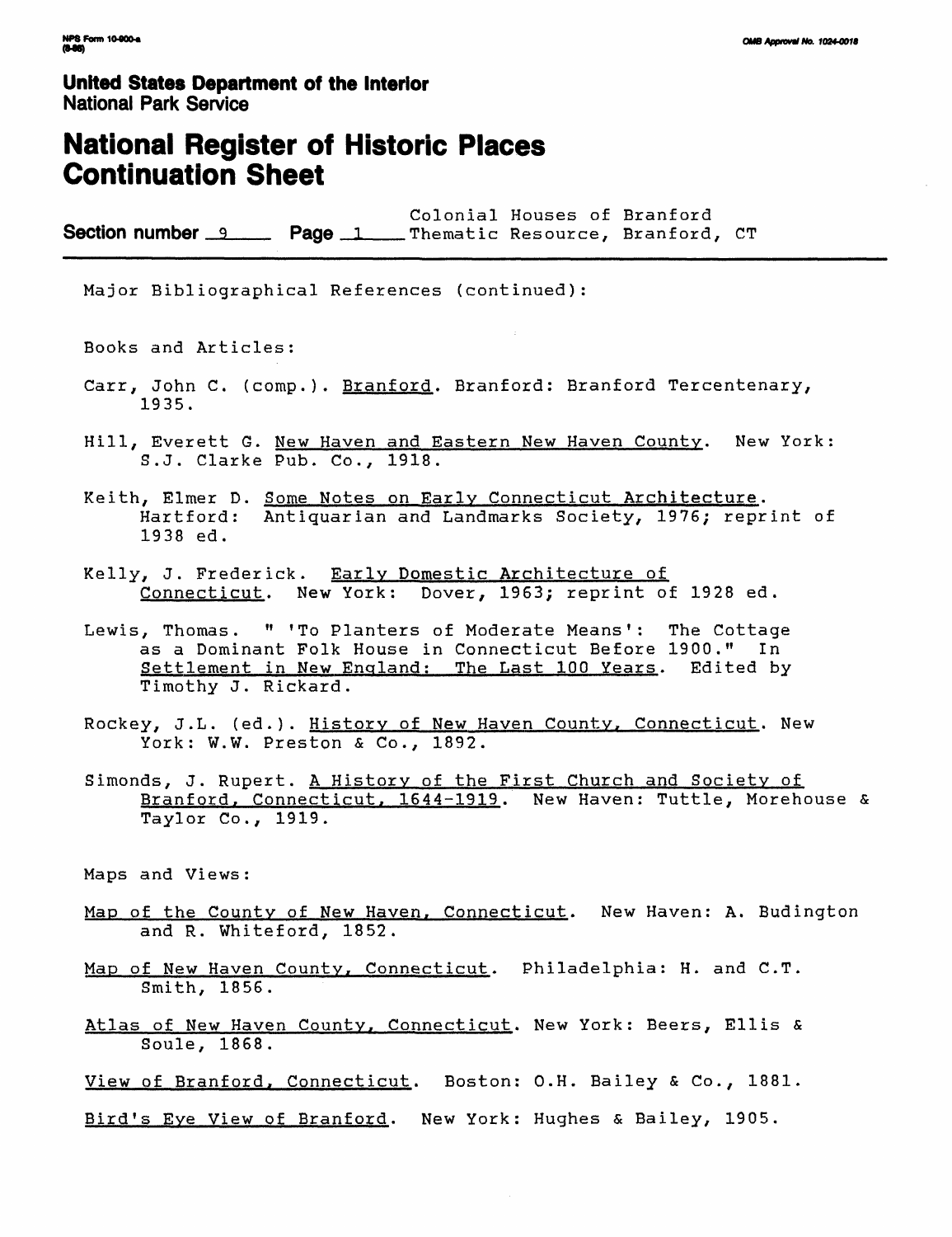# **National Register of Historic Places Continuation Sheet**

Colonial Houses of Branford Section number 9 Page 2 Thematic Resource, Branford, CT

Major Bibliographical References (continued):

Manuscripts:

- Colonial Dames of Connecticut. "Old Houses of Connecticut, 1900- 1962." Connecticut State Library, Hartford.
- Works Progress Administration. Census of Old Buildings, Branford folder, c.1936. Connecticut State Library. Includes photographs.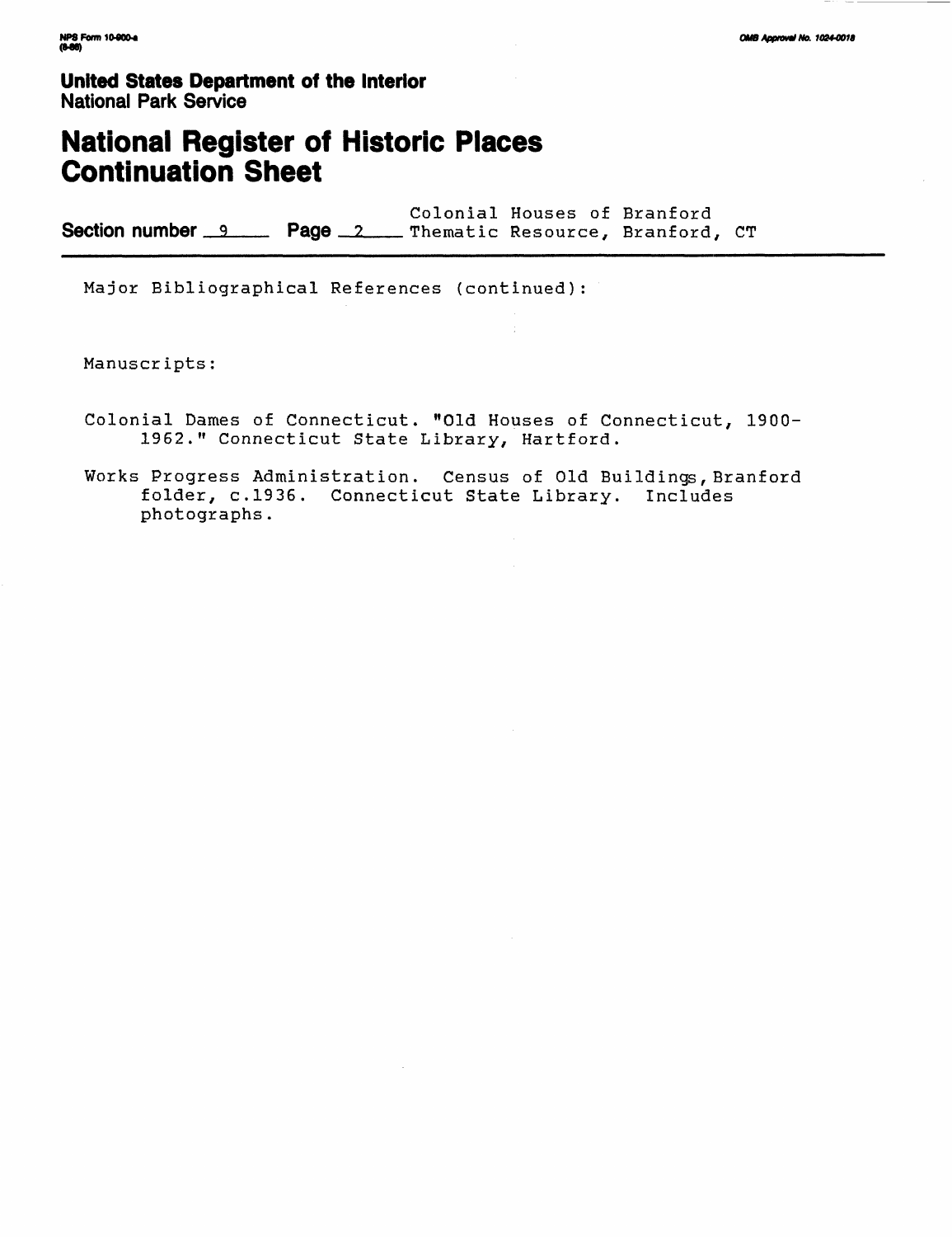**OMB Approval No. 1024-0018**  $10/17/8$ 

# **National Register of Historic Places Continuation Sheet**

Section number **Page** Multiple Resource Area Thematic Group Name Colonial Houses of Branford TR State \_\_\_\_ New Haven County, CT Nomination/Type of Review Date/Signature Date/Signature Substantive Review  $\sqrt{\nu}$  Keeper / vace 12-1-88 Cover 1. House at 391—411 East Main Street Keeper **DOE/OWER CRIST OWE** Attest for Keeper 2. Pond, Elias, House<br> $\bigcap_{i=1}^n \bigcap_{i=1}^n \bigcap_{i=1}^n \bigcap_{i=1}^n \bigcap_{i=1}^n \bigcap_{i=1}^n \bigcap_{i=1}^n \bigcap_{i=1}^n \bigcap_{i=1}^n \bigcap_{i=1}^n \bigcap_{i=1}^n \bigcap_{i=1}^n \bigcap_{i=1}^n \bigcap_{i=1}^n \bigcap_{i=1}^n \bigcap_{i=1}^n \bigcap_{i=1}^n \bigcap_{i=1}^n \bigcap_{i=1}^n \bigcap_{i=1}$ Attest e.Com .<br>Keeper 3. Baldwin, Timothy, House Entered in the National Register Attest GREEPER Albres 4. Baldwin, Zaccheus, House Martin Collage Attest Lkeeper 5. Beach, Samuel, House Attest Entered in the  $\epsilon_{\text{Keener}}$ Albert 6. Blackstone House National Register Attest Reeper Alchus 7. Bradley, Timothy, House  $\frac{1}{\text{Mult}(\mathbb{C})^n}$  : Attest 8. Frisbie, Edward, House Enterp<sup>a in the</sup> Keeper <u>2 fil</u> 88 Attest *Albert* Keeper 9. Harrison, Thomas, House  $\mathbf{E}$  . Attest bres .<br>Keeper 10. Hoadley, Isaac, House Attest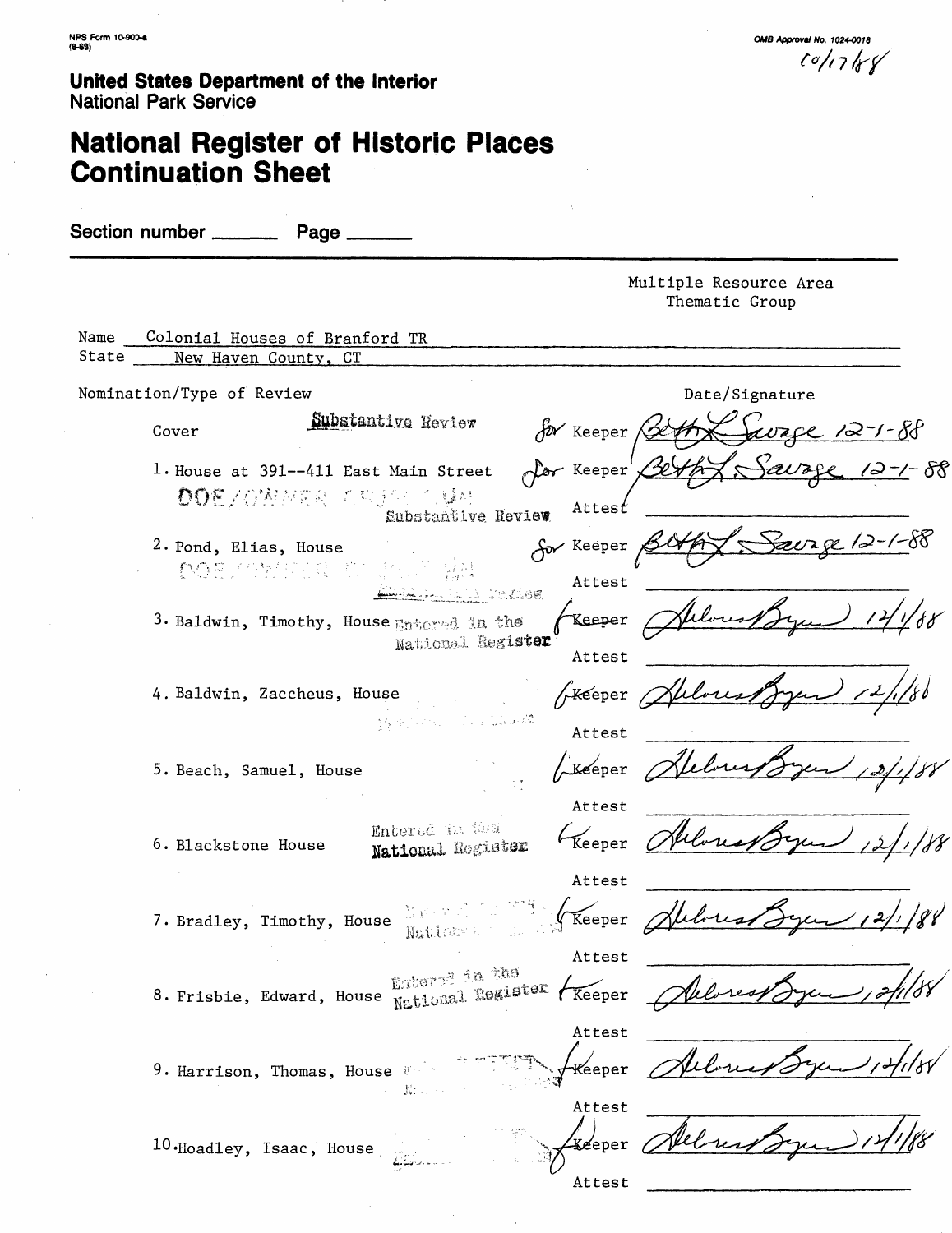# **National Register of Historic Places Continuation Sheet**

Section number \_\_\_\_\_\_\_\_\_\_ Page \_\_\_\_\_ Multiple Resource Area Thematic Group Colonial Houses of Brandord TR Name New Haven County, CT State Nomination/Type of Review Date/Signature Entered in the Mational Register Keeper 11. Hoadley, John, House Attest ∕<br>Keeper∕ 12. Hoadley, Orrin, House Attest Entered in the 13. House at 161 Damascus Romational Regists ∕<br>Keeper∕ Attest / Keeper  $14.$ House at 29 Flat Rock Substantive Review Attest Howd, Eliphalet, House Keeper y Attest **Kubstantive Review**  $\frac{16}{16}$ . Norton House Keeper<sub>4</sub> Attest 17. Palmer, Hezekiah, House Entered in the  $\sqrt{\text{Keeper}}$ Matlemal Regist Attest Helone 18. Palmer, Isaac, House Attest Entered in the **Keeper** سدسره 19 • Rogers, John, House Attest  $\overline{\mathrm{E}}\Omega\overline{\mathrm{E}}\mathrm{D}\mathbb{Z}$  . National -Keeper 20. Tyler, John, House Attest